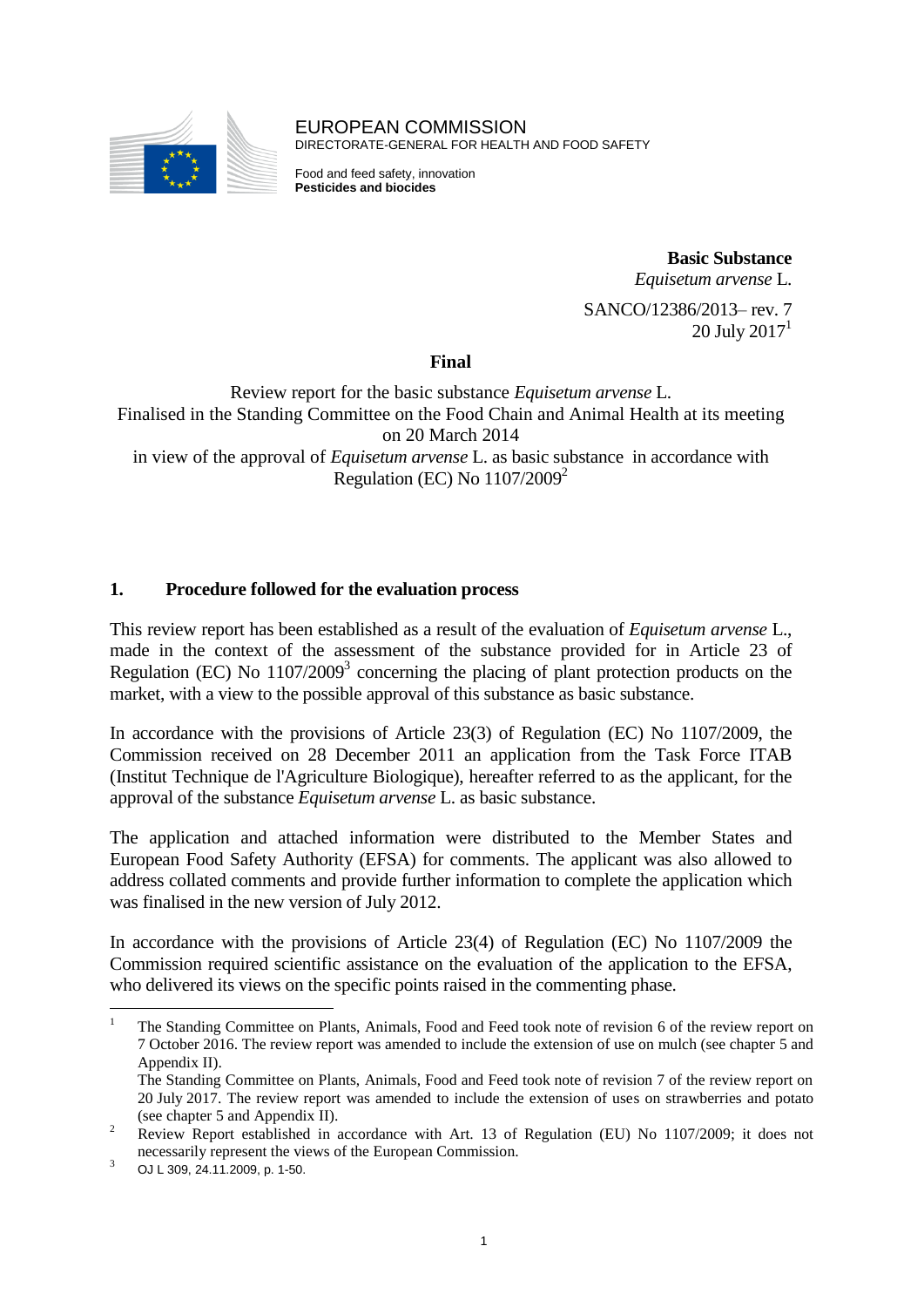EFSA submitted to the Commission the results of its work in the form of a technical report for *Equisetum arvense* L. on 24 May  $2013^4$ .

The Commission examined the application, the comments by Member States and EFSA and the EFSA technical report on the substance together with the additional information and comments provided on it by the applicant, before finalising the current draft review report, which was referred to the Standing Committee on the Food Chain and Animal Health, for examination. The draft review report was finalised in the meeting of the Standing Committee on 20 March 2014.

Given the importance of the EFSA technical report, the comments, additional information and clarifications submitted (background document C), all these documents are also considered to be part of this review report.

#### **2. Purposes of this review report**

This review report, including the background documents and appendices thereto, has been developed in support of **Commission Implementing Regulation (EU) No 462/2014 5** concerning the approval of *Equisetum arvense* L. as basic substance under Regulation (EC) No 1107/2009.

The review report will be made available for public consultation by any interested parties.

Without prejudice to the provisions of Regulation (EC) No 178/2002<sup>6</sup>, in particular with respect to the responsibility of operators, following the approval of *Equisetum arvense* L. as basic substance, operators are responsible for using it for plant protection purposes in conformity with the legal provisions of Regulation (EC) No 1107/2009 and the conditions established in the sections 4, 5 and Appendices I and II of this review report.

EFSA will make available to public all background documents and the final Technical Report of EFSA as well as the application without the Appendices and excluding any information for which confidential treatment is justified in accordance with the provisions of Article 63 of Regulation (EC) No 1107/2009.

Products containing exclusively one or more basic substances do not require authorisation in line with the derogation set under Article 28 of Regulation (EC) No 1107/2009. As a consequence, no further assessment will be carried out on such products. However, the Commission may review the approval of a basic substance at any time in conformity with the provisions of Article 23(6) of Regulation (EC) No 1107/2009.

 $\overline{A}$ <sup>4</sup> Outcome of the consultation with member States and EFSA on the basic substance application for *Equisetum arvense* L. and the conclusions drawn by EFSA on the specific points raised. 2013:EN-427.23.

 $\frac{5}{6}$  OJ L 134, 7.5.2014, p. 28-31.

<sup>6</sup> OJ L 31, 1.2.2002 p. 1-24 - Regulation (EC) No 178/2002 of the European Parliament and of the Council of 28 January 2002 laying down the general principles and requirements of food law, establishing the European Food Safety Authority and laying down procedures in matters of food safety.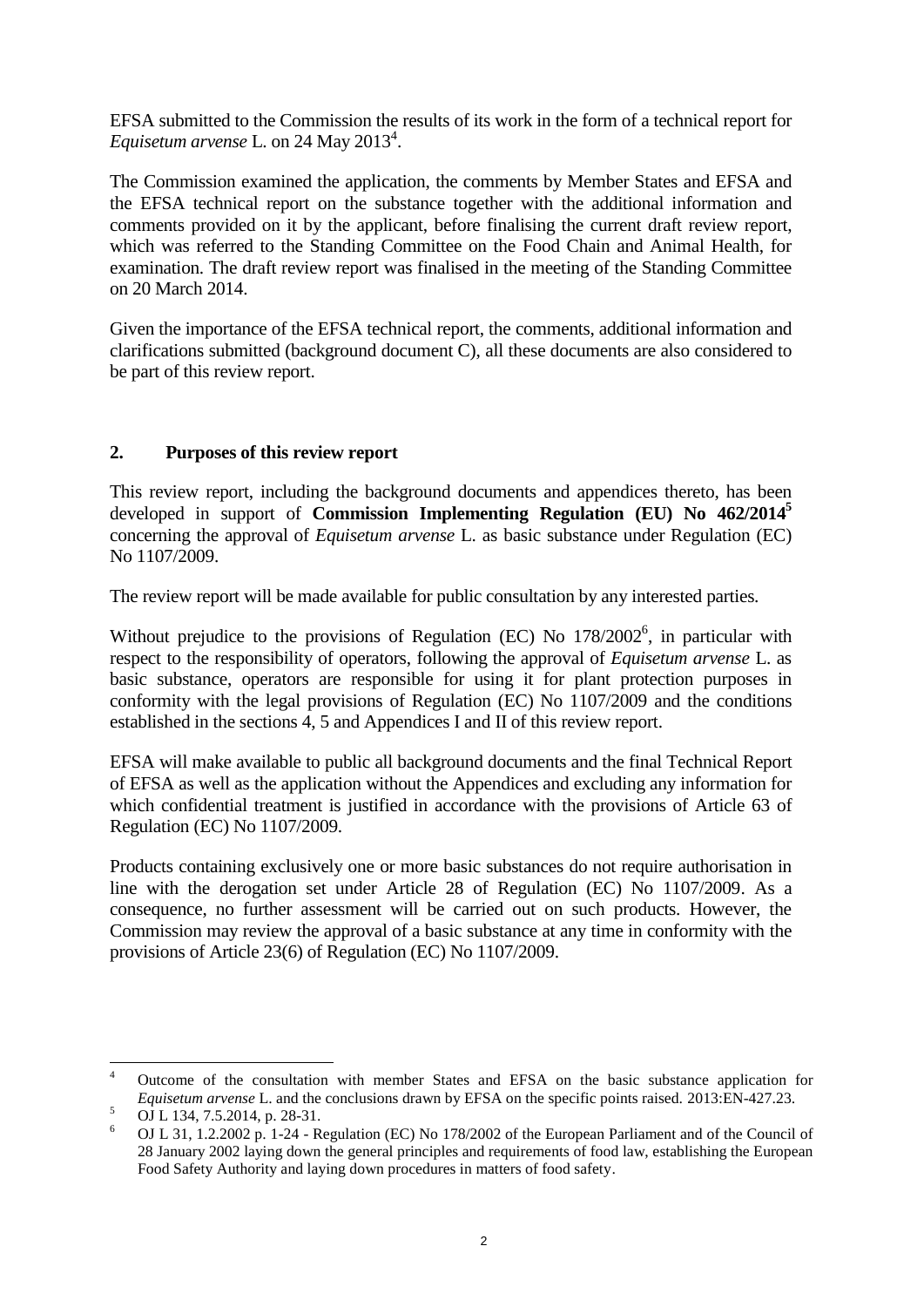#### **3. Overall conclusion in the context of Regulation (EC) No 1107/2009**

The overall conclusion based on the application, including the results of the evaluation carried out with the scientific assistance of EFSA, and the comments and further additional information provided by the applicant to address the open points identified in the Technical report from EFSA, is that there are clear indications that it may be expected that *Equisetum arvense* L. fulfils the criteria of Article 23.

*Equisetum arvense* L. (Field horsetail) is a widespread pteridophyte distributed in the northern hemisphere.

The use of aerial sterile stems of *Equisetum arvense* L. is known in food supplements as ingredient in tea before 15 May 1997. Hence, a "qualified presumption of safety" approach can be applied in compliance with EFSA Guidance on Safety assessment of botanicals and botanicals preparations intended for use as ingredients in food supplements<sup>7</sup>.

Moreover, the use of the substance is recognised in traditional medicine in several EU countries and a period of at least 30 years in medical use as requested by Directive 2004/24/EC on qualification as a traditional herbal medicinal product was recognised. However, EMEA could not conclude on the assessment as herbal medicine due to lack of data.

As mentioned in the Scientific report of EFSA "Compendium of botanicals reported to contain naturally occurring substances of possible concern for human health when used in food and food supplements"<sup>8</sup> , *Equisetum arvense* L. is included in the Annex B which concerns "cases where some data were available, but the Scientific Committee could not identify substances of concern, or other reasons for the inclusion in the compendium".

The same report underlines that Annex B cannot be considered as a list of "safe botanicals" for use in food supplements, since the Compendium has identified possible hazards in a nonexhaustive way and no risk assessment had been performed. However, it is also stressed that both the compendium and Annex B are of particular use for Tier 1 of the safety assessment framework for specific botanical preparations, as described in the above-mentioned guidance.

In addition, *Equisetum arvense* L. was also examined within the context of Regulation (EC) No 1924/2006 on nutrition and health claims made on foods<sup>9</sup>.

When used for plant protection, *Equisetum arvense* L. is produced from a decoction in water of dried edible aerial sterile stems of the native European widespread species of pteridophytes.

The rate of application and the conditions of use which are described in detail in Appendices I and II, would not lead to concerns for human health. Furthermore, no residues are expected and

<u>.</u>

<sup>7</sup> Guidance on Safety assessment of botanicals and botanical preparations intended for use as ingredients in food supplements EFSA Scientific Committee EFSA Journal 2009; 7(9) :1249.

<sup>8</sup> European Food Safety Authority; Compendium of botanicals reported to contain naturally occurring substances of possible concern for human health when used in food and food supplements. EFSA Journal 2012;10(5):2663. [60 pp.] doi:10.2903/j.efsa.2012.2663. Available online: [www.efsa.europa.eu/efsajournal.](http://www.efsa.europa.eu/efsajournal)

<sup>9</sup> EFSA Panel on Dietetic Products, Nutrition and Allergies (NDA) EFSA Journal 2009; 7(9) : 1289 doi: 10.2903/j.efsa.2009.1289.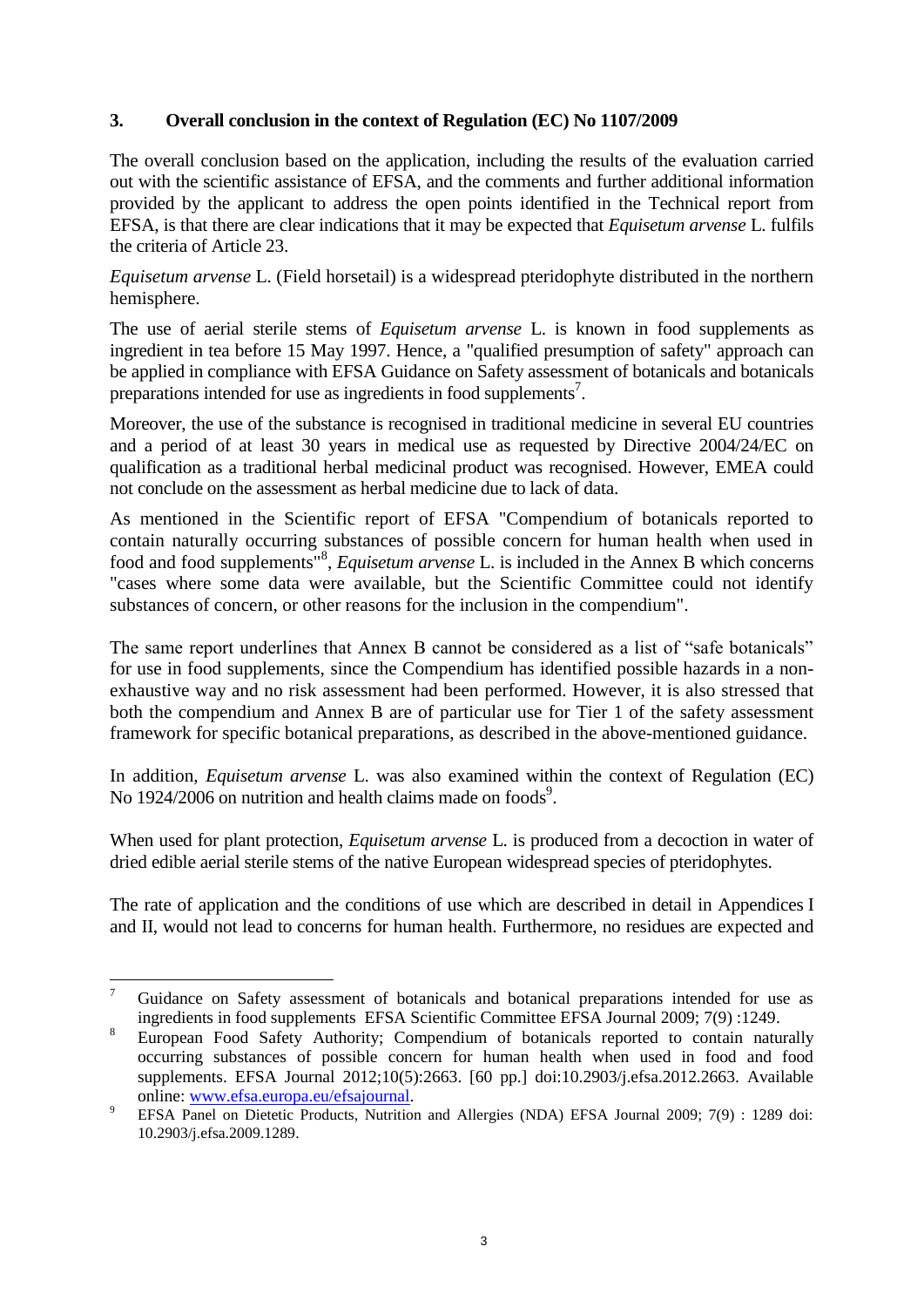the conditions of use would not significantly increase the background level due to natural occurrence of the plant.

Hence, on the basis of the risk assessment approach described in the EFSA guidance on safety assessment of botanicals, and considering the use in plant protection and the level of exposure deriving from such use, it can be concluded that the information provided is sufficient to consider *Equisetum arvense* L. as basic substance.

*Equisetum arvense* L. is not a substance of concern, does not have an inherent capacity to cause endocrine disrupting, neurotoxic or immunotoxic effects and is not predominantly used for plant protection purposes but nevertheless is useful in plant protection in a product consisting of the substance and water. Finally, it is not placed on the market as a plant protection product.

It can be concluded that the substance has neither an immediate or delayed harmful effect on human or animal health nor an unacceptable effect on the environment when used in accordance with the supported uses as described in Appendix II.

In fact, these indications were reached within the framework of the uses which were supported by the applicant and mentioned in the list of uses supported by available data (attached as Appendix II to this review report) and therefore, they are also subject to compliance with the particular conditions and restrictions in sections 4 and 5 of this report.

Extension of the use pattern beyond those described above will require an evaluation at Community level in order to establish whether the proposed extensions of use can still satisfy the requirements of Article 23 of Regulation (EC) No 1107/2009.

#### **4. Identity and biological properties**

The main properties of *Equisetum arvense* L. are given in Appendix I.

It has been established that for the *Equisetum arvense* L**.** as notified by the applicant none of the manufacturing impurities considered are, on the basis of information currently available, of toxicological or environmental concern.

Specifications laid down in the European Pharmacopeia must be complied with.

Distinction must be made between *Equisetum arvense* L. and *Equisetum palustris* L*.* and other species, following visual identification see also EU Pharmacopeia and application documentation.

#### **5. Particular conditions to be taken into account in relation to the uses as basic substance of** *Equisetum arvense* **L.**

*Equisetum arvense* L. must be identified by given specifications in Appendix I and must be used in compliance with method of preparation and condition of use as reported in Appendices I and II.

The following conditions for use deriving from assessment of the application have to be respected by users:

- Only uses as basic substance being fungicide having an eliciting action on the crop's selfdefence mechanisms are approved;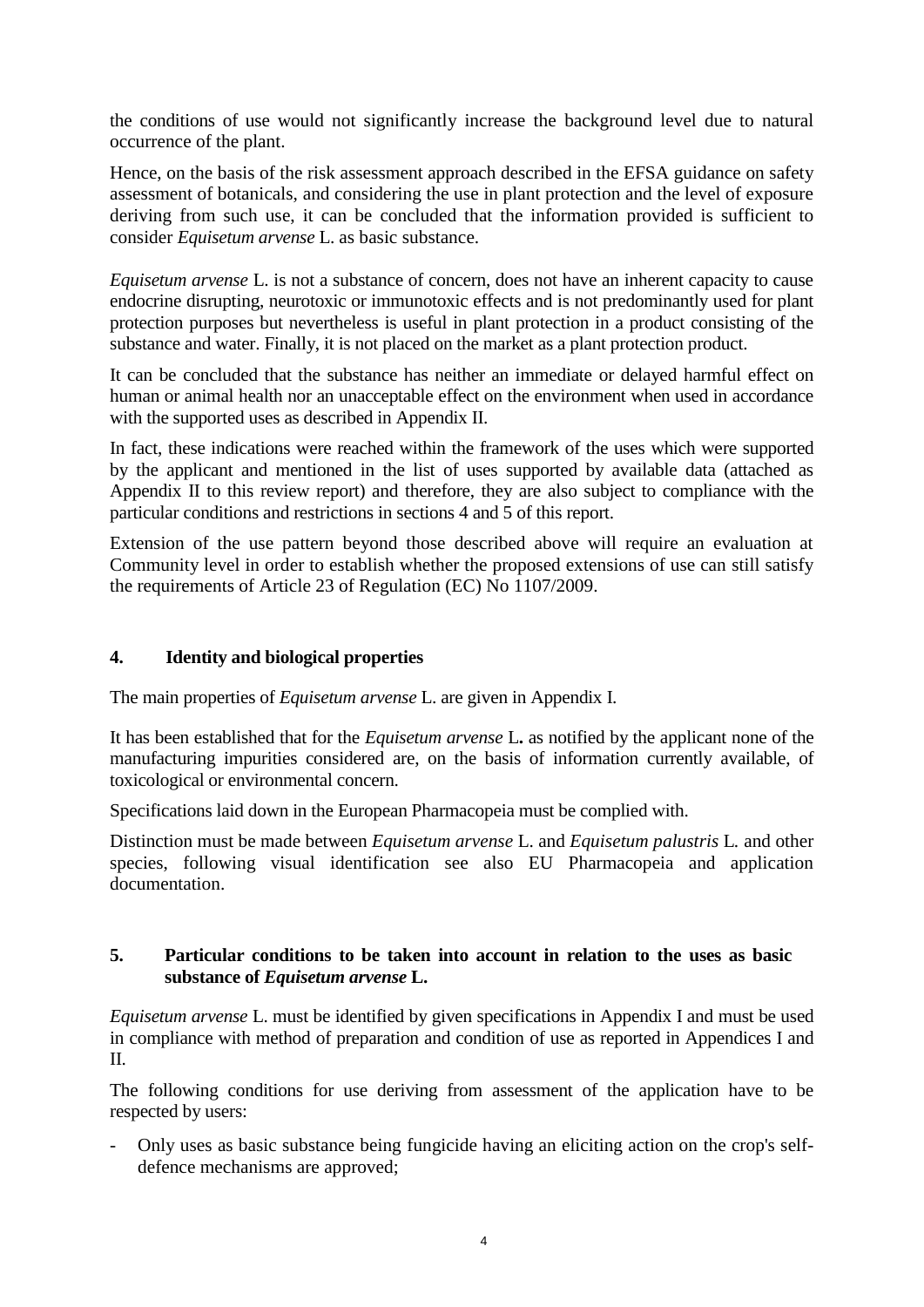Use of aerial sterile stems and extraction carried out with water via decoction in compliance with conditions specified and dilution explained in Appendices I and II.

On the basis of the proposed and supported uses (as listed in Appendix II), no particular issues have been identified.

The identification of *Equisetum arvense* L. as edible means that Regulation (EC) No 178/2002 on food safety applies and consequently this includes the respect to maximum permissible levels of chemical and biological contaminants legally set for this type of food supplement.

On 7 October 2016, on the basis of the application submitted in May 2016 by Myosotis, the Appendix II of the current review report has been amended to include the use on mulch. Such extension of use has been evaluated and it has been established it can still satisfy the requirements of Article 23 of Regulation (EC) No 1107/2009.

On 20 July 2017, on the basis of the application submitted in December 2016 and completed in March 2017 by the applicant Medinbio sprl, the Appendix II of the current review report has been amended to include the uses on strawberry, raspberry and potato to control several fungal diseases. Such extension of uses has been evaluated and it has been established it can still satisfy the requirements of Article 23 of Regulation (EC) No 1107/2009.

#### **6. List of studies to be generated**

No further studies were identified which were at this stage considered necessary.

#### **7. Updating of this review report**

The information in this report may require to be updated from time to time to take account of technical and scientific developments, as well as of the results of the examination of any information referred to the Commission in the framework of Article 23 of Regulation (EC) No 1107/2009. Any such adaptation will be finalised in the Standing Committee on Plants, Animals, Food and Feed, in connection, as appropriate, with any amendment of the approval conditions for *Equisetum arvense* L. in Part C of Annex of the Regulation (EC) No 540/2011 $^{10}$ .

1

<sup>10</sup> OJ L 153, 11.6.2011, p. 1–186.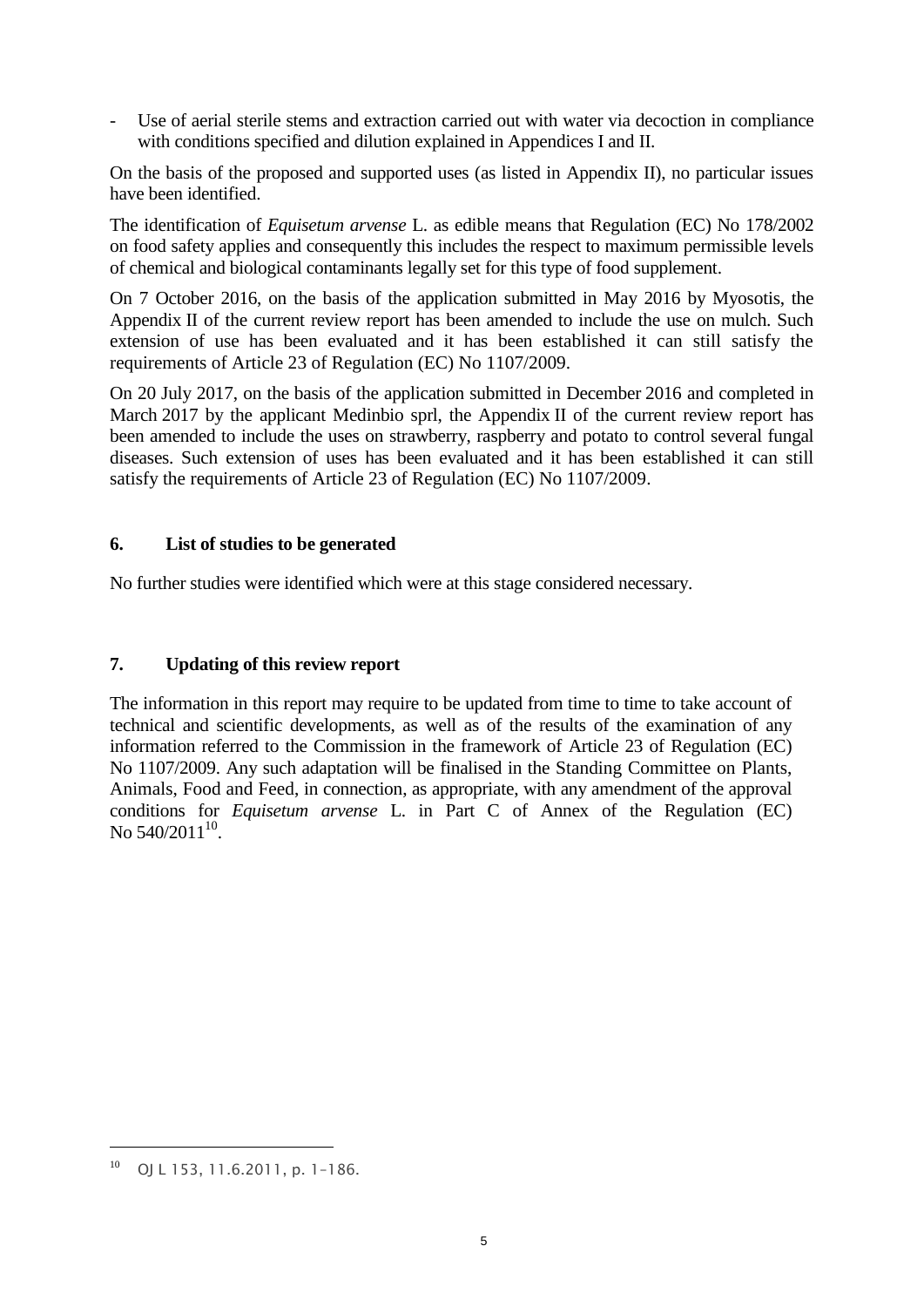#### **8. Recommended disclosure of this review report**

Considering the importance of the respect of the approved conditions of use and the fact that a basic substance will be not placed on the market as plant protection product hence, no further assessment will have to be carried out on it, it is very important to inform not only applicants but also potential users of the substance on the existence of this review report.

It is therefore recommended that the competent authorities of Member States will make available such report to general public and operators by means of their national relevant websites and by any other appropriate form of communication to ensure that the information reaches potential users.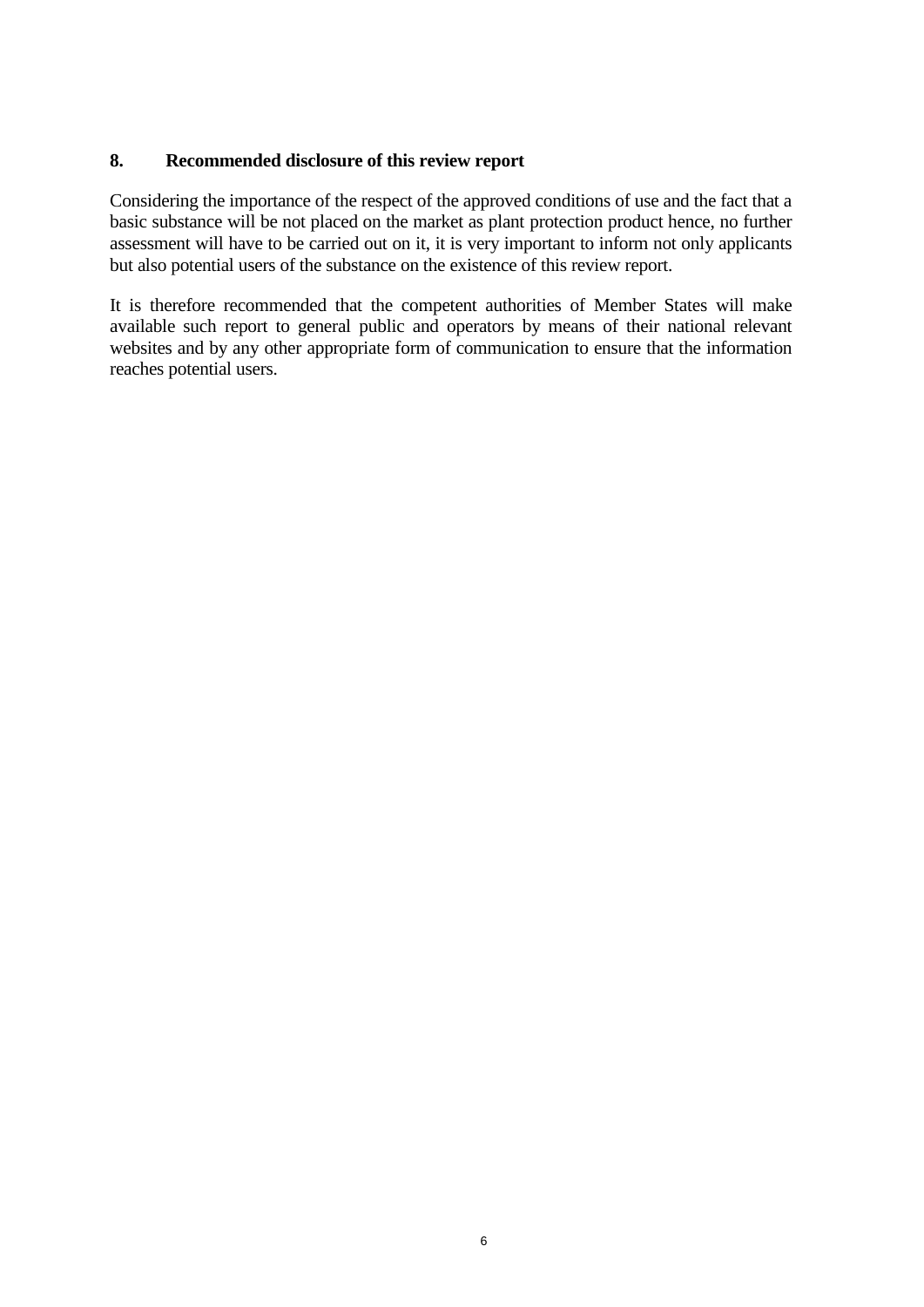## **APPENDIX I Identity and biological properties** *EQUISETUM ARVENSE* L.

| <b>Common name (ISO)</b>                       | Not relevant                                                                                                                                                                                                        |
|------------------------------------------------|---------------------------------------------------------------------------------------------------------------------------------------------------------------------------------------------------------------------|
| Chemical name (IUPAC)                          | Not relevant                                                                                                                                                                                                        |
| <b>Chemical Name. (CA)</b>                     | Not relevant                                                                                                                                                                                                        |
| <b>Botanical classification</b>                | Equisetum arvense L.                                                                                                                                                                                                |
|                                                | fam. Equisetaceae, it is a widespread pteridophyte distributed in the<br>northern hemisphere.                                                                                                                       |
| <b>Common names</b>                            | Synonyms: Equiseti herba (European Pharmacopoeia); Field<br>horsetail, Common horsetail; Prêle des champs (French);<br>Schachtelhalm (German); Coda cavallina (Italian); Heermoes<br>(Dutch).                       |
| <b>Part used</b>                               | Edible part: sterile aerial stems.                                                                                                                                                                                  |
|                                                | Distinction must be made between <i>Equisetum arvense</i> L. and<br>Equisetum palustris L. and other species following visual<br>identification see<br>also EU Pharmacopeia<br>and<br>application<br>documentation. |
| <b>CAS No</b>                                  | Not relevant                                                                                                                                                                                                        |
| <b>CIPAC No and EEC No</b>                     | Not relevant                                                                                                                                                                                                        |
| <b>FAO SPECIFICATION</b>                       | Not relevant                                                                                                                                                                                                        |
| <b>Purity</b>                                  | European Pharmacopeia                                                                                                                                                                                               |
| <b>Molecular formula</b>                       | Not relevant                                                                                                                                                                                                        |
| <b>Molecular</b><br>mass<br>structural formula | and   Not relevant                                                                                                                                                                                                  |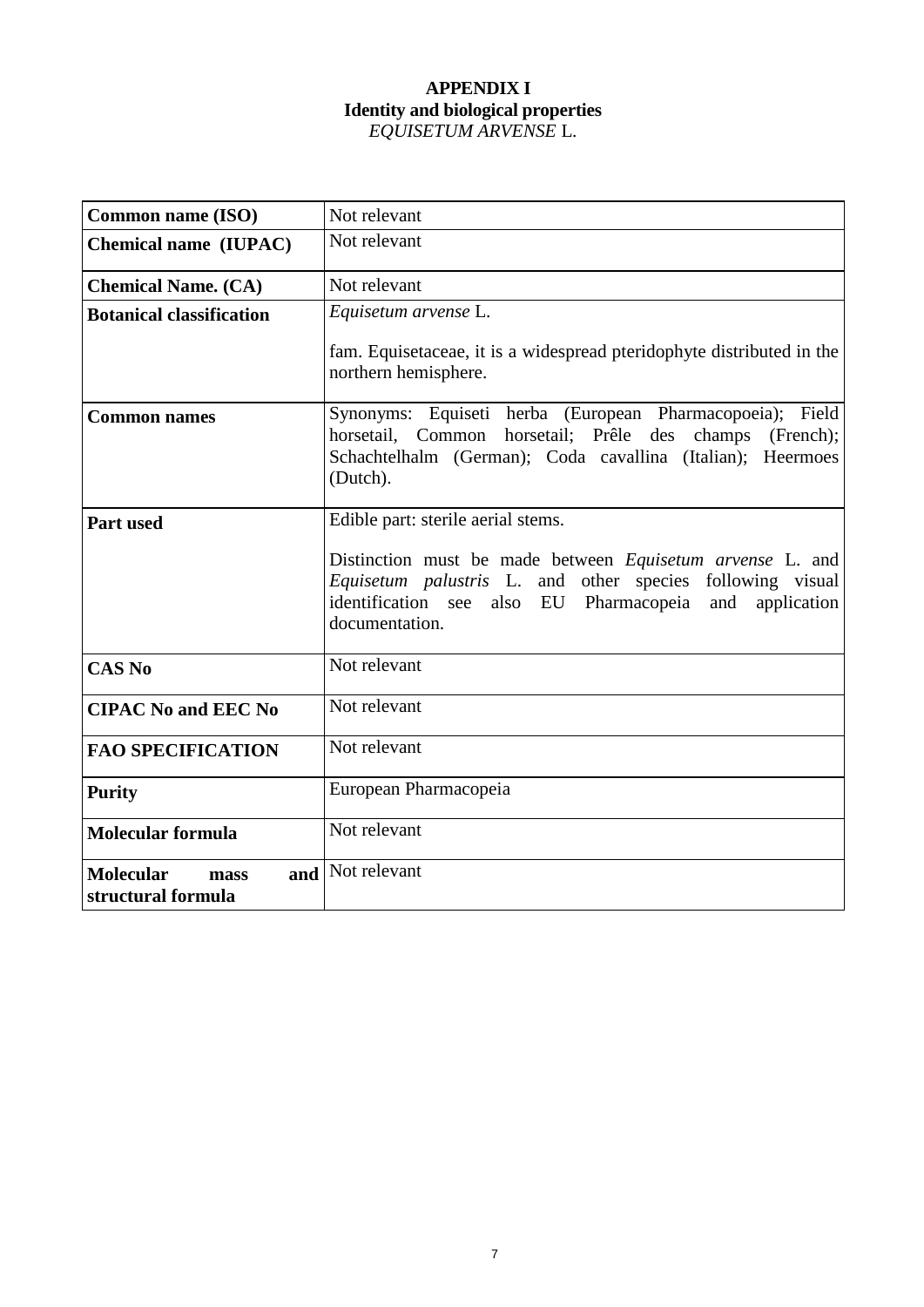| <b>Mode of Use</b>                                                                                         | sterile aerial caules and leaves of <i>Equisetum arvense</i> L. are used as<br>cut dried plant to prepare a water decoction.                                                                                                                                                               |
|------------------------------------------------------------------------------------------------------------|--------------------------------------------------------------------------------------------------------------------------------------------------------------------------------------------------------------------------------------------------------------------------------------------|
| Preparation to be used<br>as<br>decoction for:<br>Apple (Malus pumila,<br>Malus domestica)                 | The decoction is made of boiling water as follows: 200 g of the<br>aerial part of <i>Equisetum arvense L</i> . dry plant are macerated in<br>10 litres of water for 30 minutes (soaking) and then boiled for<br>45 minutes.                                                                |
| Peach-tree<br><i>persica</i> )                                                                             | ( <i>Prunus</i> After cooling down, the decoction is filtrated with a fine sieve and<br>then further diluted by 10 with water.                                                                                                                                                             |
| Tomato (Lycopersicum<br>$\bullet$<br>Esculentum)                                                           | Therefore, the theoretical concentration of aerial part dry plant<br>present in the decoction is $20 g/L$ , which is then diluted by 10,                                                                                                                                                   |
| Grapevine<br>vinifera)                                                                                     | $(Vitis \vert$ hence 2 g/L in the final preparation applied on plants.                                                                                                                                                                                                                     |
| (Cucumis<br>Cucumber<br>Sativus)                                                                           | The preparation so made has to be applied within maximum<br>24 hours, to avoid oxygenation and potential microbiological<br>contamination which may occur during the storage.                                                                                                              |
|                                                                                                            | The solvent for extraction and preparation is water (spring water or<br>rainwater) and the pH is 6.5.                                                                                                                                                                                      |
| Preparation to be used<br>as<br>decoction for:<br>Strawberry ( <i>Fragaria x</i><br>$\bullet$<br>Ananassa) | The decoction is made of boiling water as follows: 225 g of the<br>aerial part of <i>Equisetum arvense L</i> . dry plant are macerated in<br>10 litres of natural or rain cold water and then boiled for 45<br>minutes.                                                                    |
| Raspberry<br><i>idaeus</i> )                                                                               | (Rubus After cooling down, the decoction is filtrated with a fine sieve and<br>then further diluted by 10 with water.                                                                                                                                                                      |
| <i>(Solanum</i><br>Potato<br>tuberosum)                                                                    | Therefore, the theoretical concentration of aerial part dry plant<br>present in the decoction is $22.5$ g/L, which is then diluted by 10,<br>hence around $2.25$ g/L in the final preparation applied on plants.                                                                           |
|                                                                                                            | The preparation so made has to be applied within maximum<br>24 hours, to avoid oxygenation and potential microbiological<br>contamination which may occur during the storage.                                                                                                              |
|                                                                                                            | The solvent for extraction and preparation is water (spring water or<br>rainwater) and the pH is 6.5.                                                                                                                                                                                      |
| Preparation to be used<br><b>as</b><br>mulch incorporation for:                                            | The aerial part of <i>Equisetum arvense L</i> . dry plant $(90 g)$ is added to<br>1 Liter of mulch. Mulch is described as "A protective covering,<br>usually of organic matter such as leaves, straw, needles or peat,<br>placed around plants to prevent the evaporation of moisture, the |
| Tomato (Lycopersicum<br>Esculentum)                                                                        | freezing of roots, and the growth of weeds."                                                                                                                                                                                                                                               |
| Cucumber<br>roots<br>(Cucumis Sativus)                                                                     |                                                                                                                                                                                                                                                                                            |
| Ornamentals ( <i>Prunus</i><br>spp., Rosa spp)                                                             |                                                                                                                                                                                                                                                                                            |
| <b>Function of plant protection</b>                                                                        | Fungicide.                                                                                                                                                                                                                                                                                 |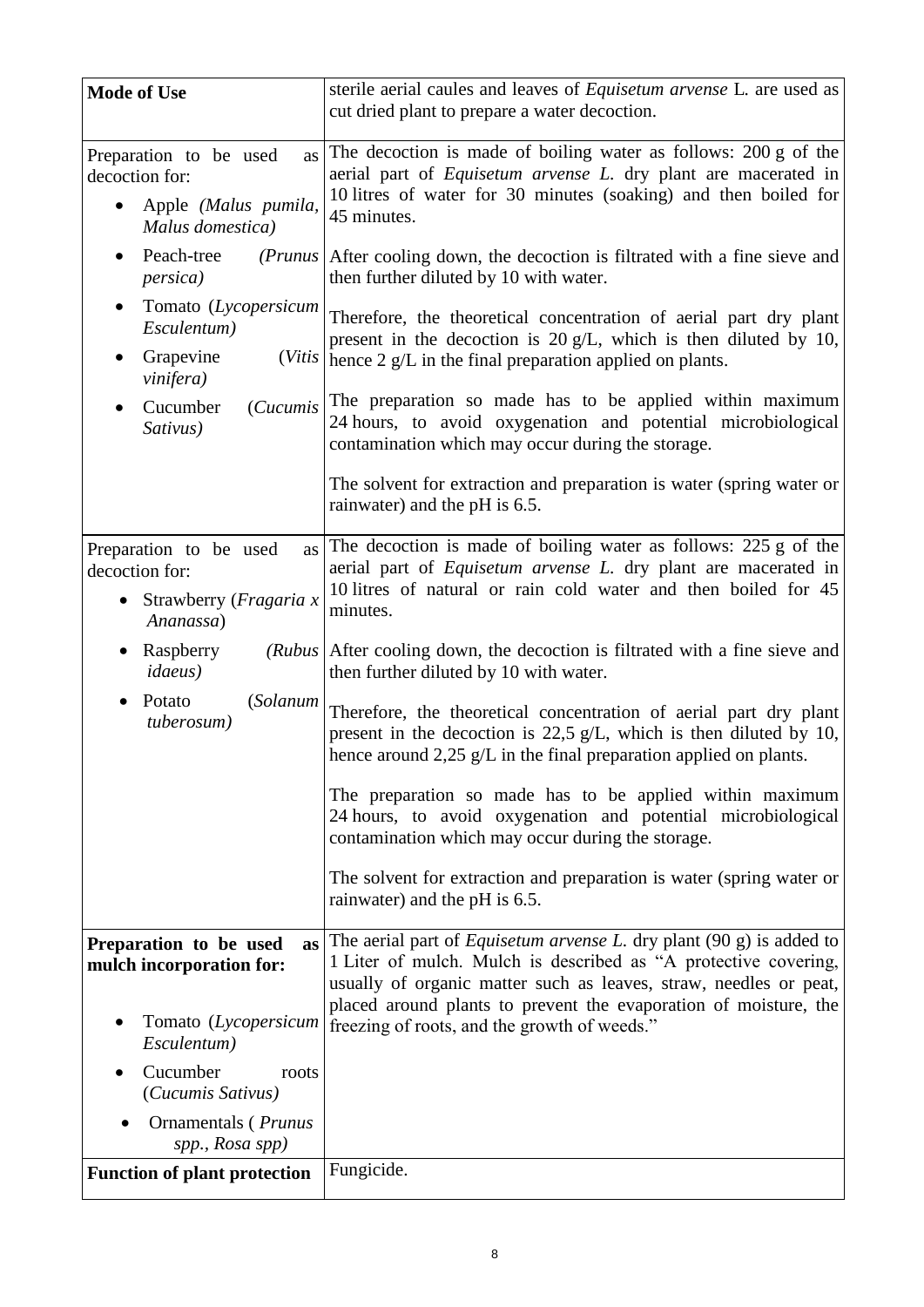# **APPENDIX II**

# **List of uses supported by available data**

# *EQUISETUM ARVENSE* L.

| Crop and/                                                                                                |                                               |                             | Pests or                                                                                                                                                        |                                                 | <b>Formulation</b> |                                           |                                                                                             | <b>Application</b>    |                        |                         | <b>Application rate</b> |                                | <b>Total</b>        |        |                                                                                                                                     |
|----------------------------------------------------------------------------------------------------------|-----------------------------------------------|-----------------------------|-----------------------------------------------------------------------------------------------------------------------------------------------------------------|-------------------------------------------------|--------------------|-------------------------------------------|---------------------------------------------------------------------------------------------|-----------------------|------------------------|-------------------------|-------------------------|--------------------------------|---------------------|--------|-------------------------------------------------------------------------------------------------------------------------------------|
| or situation                                                                                             | <b>Example</b><br>product<br>of               | $\mathbf{F}$<br>$\mathbf G$ | group of pests                                                                                                                                                  |                                                 |                    |                                           |                                                                                             |                       |                        |                         |                         |                                | rate                | PHI    | Remarks*                                                                                                                            |
| $\left( a\right)$                                                                                        | Equisetu<br>m arvense                         | or                          | controlled                                                                                                                                                      | Type                                            | Conc of            | Method<br>kind                            | Growth<br>stage $\&$                                                                        | No. of<br>application | Interval<br>between    |                         |                         | Total rate each<br>application | g a.i./ha<br>min    | (days) |                                                                                                                                     |
|                                                                                                          | L.<br>as<br>available<br>the<br>on            |                             | (c)                                                                                                                                                             |                                                 | a.i.               |                                           | season                                                                                      | min/max               | applications           | a.i./hl<br>g<br>min max | Water 1/ha<br>min max   | g a.i./ha                      | max                 | (m)    |                                                                                                                                     |
|                                                                                                          | market                                        | (b)                         |                                                                                                                                                                 | $(d-f)$                                         | g/kg               | $(f-h)$                                   | (i)                                                                                         | (k)                   | (min)                  | (g/hl)                  |                         | min max                        | (g/ha)              |        |                                                                                                                                     |
|                                                                                                          |                                               |                             |                                                                                                                                                                 |                                                 | (i)                |                                           |                                                                                             |                       |                        |                         |                         | (g/ha)(l)                      | (1)                 |        |                                                                                                                                     |
| Fruit trees<br>Apple fruit<br>(Malus<br>pumila, Malus<br>domestica)<br>Peach-tree<br>(Prunus<br>persica) | Homogen<br>ate of<br>Equisetu<br>m<br>arvense | $F_{\rm}$                   | Foliar fungi like<br>scab<br>disease: Venturi<br>a inaequalis,<br>Powdery<br>mildews:<br>Podosphaera<br>leucotricha<br>Peach leaf curl<br>Taphrina<br>deformans | Disper<br>sible<br>Conce<br>ntrate<br>$(DC)$ ** | $\overline{2}$     | foliar<br>applicat<br>ion<br>sprayin<br>g | From<br>green<br>leaf tip<br>(BBCH<br>53) to<br>flowers<br>fading<br>(BBCH<br>67)<br>Spring | $2 - 6$               | $\overline{7}$<br>days | 200                     | 500<br>to<br>1000       | 1000<br>to<br>2000             | 2000<br>to<br>12000 | None   | plant<br>homogenate<br>extracted with<br>hot water and<br>filtered to be<br>used<br>24 h after<br>preparation<br>(see Appendix<br>Ð |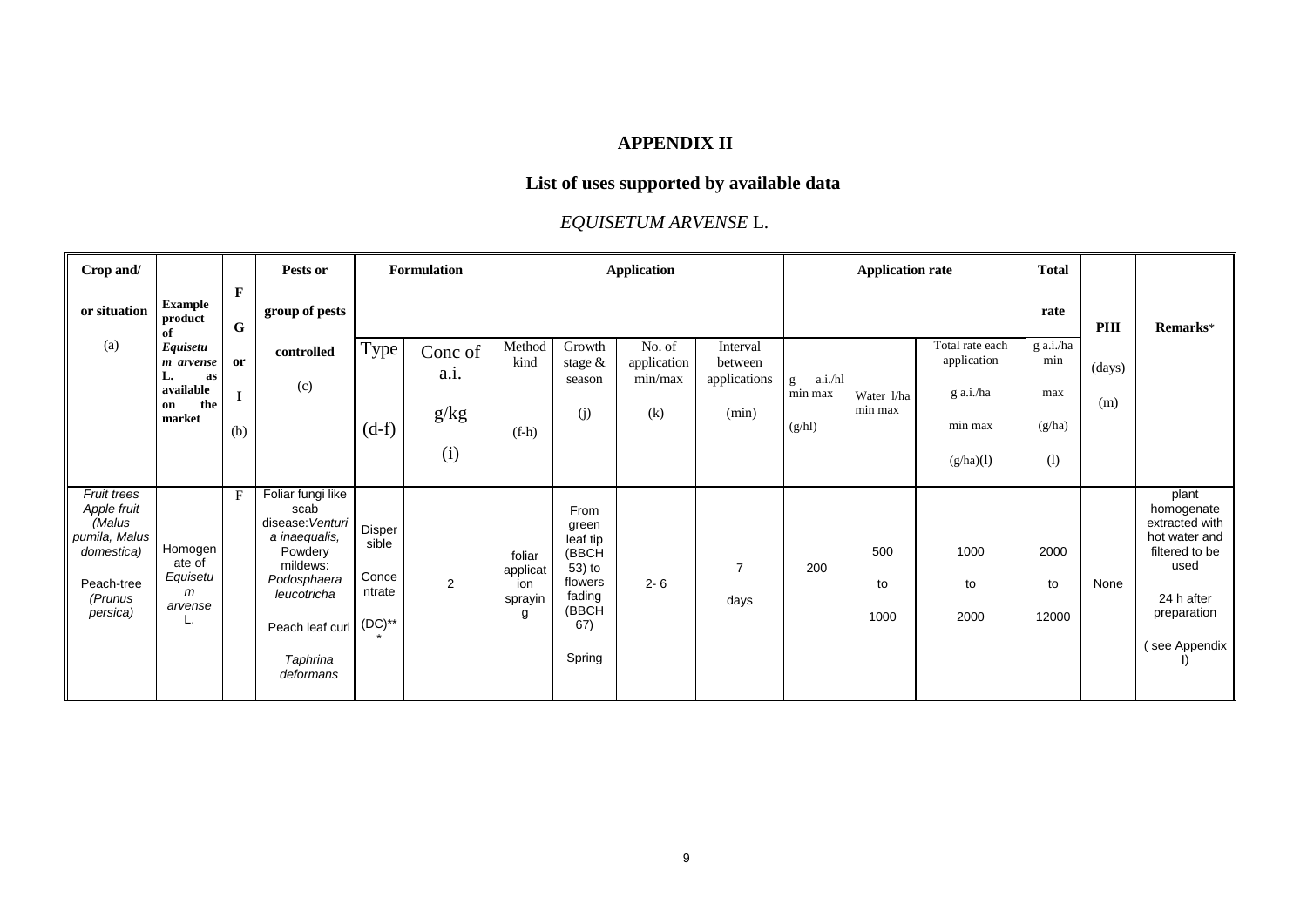| Crop and/                               |                                                     |                           | Pests or                                                                                                                   |                                                        | Formulation     |                                                                                     |                                                                                                                                               | <b>Application</b>               |                                     |                   | <b>Application rate</b> |                                             | <b>Total</b>              |         |                                                                                                                                                |
|-----------------------------------------|-----------------------------------------------------|---------------------------|----------------------------------------------------------------------------------------------------------------------------|--------------------------------------------------------|-----------------|-------------------------------------------------------------------------------------|-----------------------------------------------------------------------------------------------------------------------------------------------|----------------------------------|-------------------------------------|-------------------|-------------------------|---------------------------------------------|---------------------------|---------|------------------------------------------------------------------------------------------------------------------------------------------------|
| or situation                            | <b>Example</b><br>product<br>of                     | $\mathbf{F}$<br>${\bf G}$ | group of pests                                                                                                             |                                                        |                 |                                                                                     |                                                                                                                                               |                                  |                                     |                   |                         |                                             | rate                      | PHI     | Remarks*                                                                                                                                       |
| (a)                                     | Equisetu<br>m arvense<br>L.<br>as<br>available      | <b>or</b>                 | controlled<br>(c)                                                                                                          | Type                                                   | Conc of<br>a.i. | Method<br>kind                                                                      | Growth<br>stage $\&$<br>season                                                                                                                | No. of<br>application<br>min/max | Interval<br>between<br>applications | a.i./hl<br>g      |                         | Total rate each<br>application<br>g a.i./ha | $g$ a.i./ha<br>min<br>max | (days)  |                                                                                                                                                |
|                                         | the<br>on<br>market                                 | I<br>(b)                  |                                                                                                                            | $(d-f)$                                                | g/kg            | $(f-h)$                                                                             | (i)                                                                                                                                           | (k)                              | (min)                               | min max<br>(g/hl) | Water 1/ha<br>min max   | min max                                     | (g/ha)                    | (m)     |                                                                                                                                                |
|                                         |                                                     |                           |                                                                                                                            |                                                        | (i)             |                                                                                     |                                                                                                                                               |                                  |                                     |                   |                         | (g/ha)(l)                                   | (1)                       |         |                                                                                                                                                |
| Grapevine<br><b>Vitis</b><br>vinifera   | Homogen<br>ate of<br>Equisetu<br>m<br>arvense       | F                         | Downy<br>mildews:<br>Plasmopara<br>viticola,<br>Powdery<br>mildews<br>Erysiphe<br>necator                                  | <b>Disper</b><br>sible<br>Conce<br>ntrate<br>$(DC)$ ** | $\overline{2}$  | foliar<br>applicat<br>ion<br>sprayin<br>g                                           | From 1 <sup>st</sup><br>shoots<br>(BCH10)<br>to cluster<br>tightenin<br>g<br>(BBCH57<br>Spring to<br>summer                                   | $2 - 6$                          | $\overline{7}$<br>days              | 200               | 100<br>to<br>300        | 200<br>to<br>600                            | 400<br>to<br>3600         | None    | plant<br>homogenate<br>extracted with<br>hot water and<br>filtered to be<br>used<br>24 h after<br>preparation<br>(see Appendix<br>$\mathsf{I}$ |
| Cucumber<br>roots<br>Cucumis<br>sativus | Homogen<br>ate of<br>Equisetu<br>m<br>arvense<br>L. | G                         | Powdery<br>mildews:<br>Podosphaera<br>xhantii<br>Root fungi<br>Like common<br>root rot.<br>seedling blight<br>Pythium spp. | Disper<br>sible<br>Conce<br>ntrate<br>$(DC)$ **        | $\overline{2}$  | Root<br>feeding<br>applicat<br>ion and<br>foliar<br>applicat<br>ion<br>sprayin<br>g | From<br>(9th leaf<br>unfolded<br>on main<br>stem $-$<br><b>BBCH</b><br>19) to 9<br>or more<br>primary<br>side<br>shoots<br>visible<br>(BBCH49 | 2                                | $3 - 4$<br>days                     | 200               | 300                     | 600                                         | 1200                      | 15 days | plant<br>homogenate<br>extracted with<br>hot water and<br>filtered to be<br>used<br>24 h after<br>preparation<br>see Appendix<br>$\vert$       |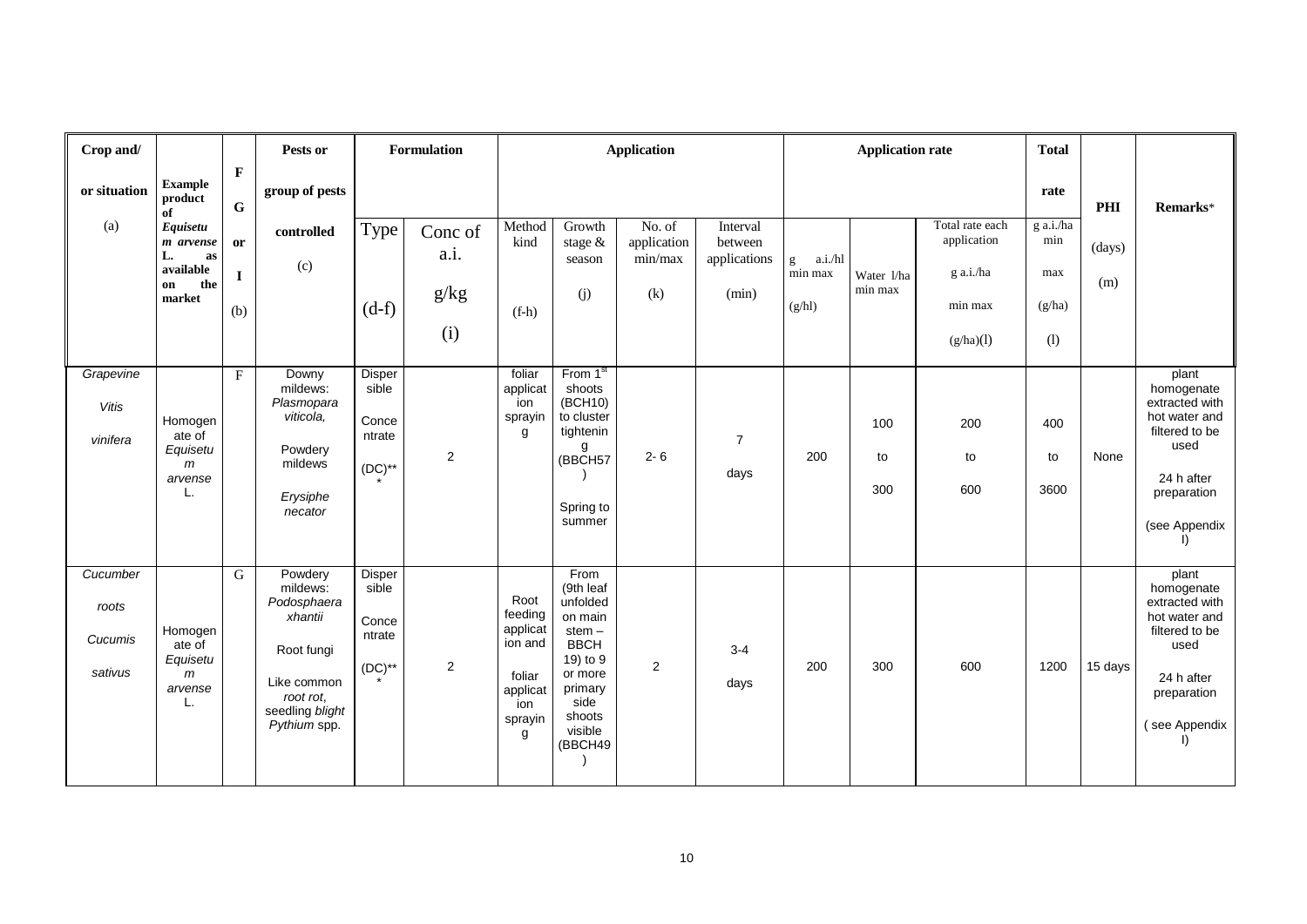| Crop and/                               |                                                                    |                            | Pests or                                                                                                                 |                                                 | Formulation    |                                           |                                                                               | <b>Application</b>    |                     |                                                                                                                                                                                                                                                                                                                                                                                                                                                      | <b>Application rate</b> |                                | <b>Total</b>                             |                     |                                                                                                                                      |
|-----------------------------------------|--------------------------------------------------------------------|----------------------------|--------------------------------------------------------------------------------------------------------------------------|-------------------------------------------------|----------------|-------------------------------------------|-------------------------------------------------------------------------------|-----------------------|---------------------|------------------------------------------------------------------------------------------------------------------------------------------------------------------------------------------------------------------------------------------------------------------------------------------------------------------------------------------------------------------------------------------------------------------------------------------------------|-------------------------|--------------------------------|------------------------------------------|---------------------|--------------------------------------------------------------------------------------------------------------------------------------|
| or situation                            | <b>Example</b><br>product<br>of                                    | $\mathbf F$<br>$\mathbf G$ | group of pests                                                                                                           |                                                 |                |                                           |                                                                               |                       |                     |                                                                                                                                                                                                                                                                                                                                                                                                                                                      |                         |                                | rate                                     | PHI                 | Remarks*                                                                                                                             |
| (a)                                     | Equisetu<br>m arvense                                              | or                         | controlled                                                                                                               | Type                                            | Conc of        | Method<br>kind                            | Growth<br>stage $\&$                                                          | No. of<br>application | Interval<br>between |                                                                                                                                                                                                                                                                                                                                                                                                                                                      |                         | Total rate each<br>application | $g \overline{a.i/ha}$<br>min             | (days)              |                                                                                                                                      |
|                                         | L.<br>as<br>available<br>the<br>on                                 | $\mathbf I$                | (c)                                                                                                                      |                                                 | a.i.           |                                           | season                                                                        | min/max               | applications        | a.i./hl<br>$\mathbf{g}% _{T}=\mathbf{g}_{T}=\mathbf{g}_{T}=\mathbf{g}_{T}=\mathbf{g}_{T}=\mathbf{g}_{T}=\mathbf{g}_{T}=\mathbf{g}_{T}=\mathbf{g}_{T}=\mathbf{g}_{T}=\mathbf{g}_{T}=\mathbf{g}_{T}=\mathbf{g}_{T}=\mathbf{g}_{T}=\mathbf{g}_{T}=\mathbf{g}_{T}=\mathbf{g}_{T}=\mathbf{g}_{T}=\mathbf{g}_{T}=\mathbf{g}_{T}=\mathbf{g}_{T}=\mathbf{g}_{T}=\mathbf{g}_{T}=\mathbf{g}_{T}=\mathbf{g}_{T}=\mathbf{g}_{T}=\mathbf{g}_{T}=\math$<br>min max | Water 1/ha              | g a.i./ha                      | max                                      | (m)                 |                                                                                                                                      |
|                                         | market                                                             | (b)                        |                                                                                                                          | $(d-f)$                                         | g/kg           | $(f-h)$                                   | (i)                                                                           | (k)                   | (min)               | (g/hl)                                                                                                                                                                                                                                                                                                                                                                                                                                               | min max                 | min max                        | (g/ha)                                   |                     |                                                                                                                                      |
|                                         |                                                                    |                            |                                                                                                                          |                                                 | (i)            |                                           |                                                                               |                       |                     |                                                                                                                                                                                                                                                                                                                                                                                                                                                      |                         | (g/ha)(l)                      | (1)                                      |                     |                                                                                                                                      |
| Tomato<br>Lycopersicum<br>esculentum    | Homogen<br>ate of<br>Equisetu<br>m<br>arvense<br>L.                | $\mathbf F$                | early blight:<br>Alternaria<br>solani<br>Septoria blight<br>Septoria<br>lycopsersici                                     | Disper<br>sible<br>Conce<br>ntrate<br>$(DC)$ ** | $\overline{c}$ | foliar<br>applicat<br>ion<br>sprayin<br>g | First<br>infloresc<br>ence<br>visible<br>(BBCH<br>51) to<br>BBCH 59<br>Summer | 2                     | 14<br>days          | 200                                                                                                                                                                                                                                                                                                                                                                                                                                                  | 300                     | 600                            | 1200                                     | 15 days             | plant<br>homogenate<br>extracted with<br>hot water and<br>filtered to be<br>used<br>24 h after<br>preparation<br>(see Appendix<br>I) |
| Cucumber<br>roots<br>Cucumis<br>sativus | Equisetu<br>m<br>arvense<br>L.<br>entire<br>dry<br>aerial<br>parts | G/F                        | Powdery<br>mildews<br>Podosphaera<br>xhantii<br>Root fungi like<br>common root<br>rot<br>seedling blight<br>Pythium spp. | Dry<br>(D)<br>$****$                            | 90<br>$****$   | Include<br>d<br>in<br>mulch               | Not<br>relevant                                                               | $\mathbf{1}$          |                     |                                                                                                                                                                                                                                                                                                                                                                                                                                                      |                         | 9000                           | 9000<br>(a.i.)<br>for<br>100 kg<br>mulch | Not<br>relevan<br>t | Dry<br>Plant<br>aerial<br>parts<br>Usage never<br>applied on<br>whole hectare                                                        |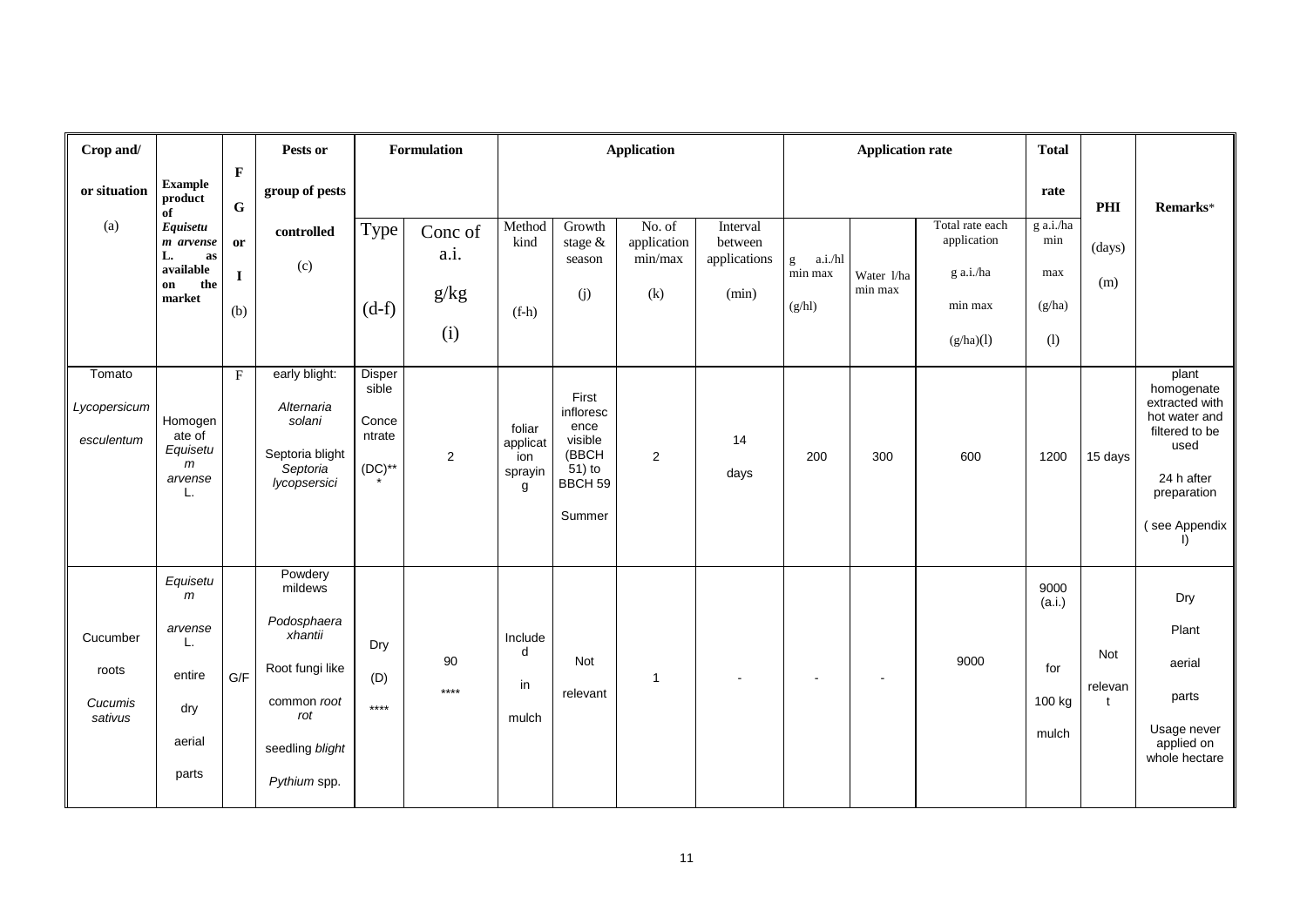| Crop and/    |                                   |                          | Pests or                   |         | Formulation     |                |                      | <b>Application</b>    |                     |                          | <b>Application rate</b> |                                | <b>Total</b>     |         |                                            |
|--------------|-----------------------------------|--------------------------|----------------------------|---------|-----------------|----------------|----------------------|-----------------------|---------------------|--------------------------|-------------------------|--------------------------------|------------------|---------|--------------------------------------------|
| or situation | <b>Example</b><br>product<br>of   | $\mathbf F$<br>${\bf G}$ | group of pests             |         |                 |                |                      |                       |                     |                          |                         |                                | rate             | PHI     | Remarks*                                   |
| (a)          | Equisetu<br>m arvense<br>as<br>L. | <b>or</b>                | controlled                 | Type    | Conc of<br>a.i. | Method<br>kind | Growth<br>stage $\&$ | No. of<br>application | Interval<br>between |                          |                         | Total rate each<br>application | g a.i./ha<br>min | (days)  |                                            |
|              | available<br>the<br>on            |                          | (c)                        |         |                 |                | season               | min/max               | applications        | a.i./hl<br>g<br>min max  | Water 1/ha<br>min max   | g a.i./ha                      | max              | (m)     |                                            |
|              | market                            | (b)                      |                            | $(d-f)$ | g/kg            | $(f-h)$        | (j)                  | (k)                   | (min)               | (g/hl)                   |                         | min max                        | (g/ha)           |         |                                            |
|              |                                   |                          |                            |         | (i)             |                |                      |                       |                     |                          |                         | (g/ha)(l)                      | (1)              |         |                                            |
|              | Equisetu<br>m                     |                          |                            |         |                 |                |                      |                       |                     |                          |                         |                                | 9000<br>(a.i.)   |         | Dry                                        |
| Tomato       | arvense<br>L.                     |                          | Early blight<br>Alternaria | Dry     |                 | Include<br>d   |                      |                       |                     |                          |                         |                                |                  | Not     | Plant                                      |
| Lycopersicum | entire                            | F                        | solani                     | (D)     | 90<br>$****$    | in             | Not<br>relevant      | $\overline{1}$        |                     | $\overline{\phantom{a}}$ |                         | 9000                           | for              | relevan | aerial                                     |
| esculentum   | dry                               |                          | Septoria blight            | $***$   |                 | mulch          |                      |                       |                     |                          |                         |                                | 100 kg           |         | parts                                      |
|              | aerial                            |                          | Septoria<br>lycopsersici   |         |                 |                |                      |                       |                     |                          |                         |                                | mulch            |         | Usage never<br>applied on<br>whole hectare |
|              | parts                             |                          |                            |         |                 |                |                      |                       |                     |                          |                         |                                |                  |         |                                            |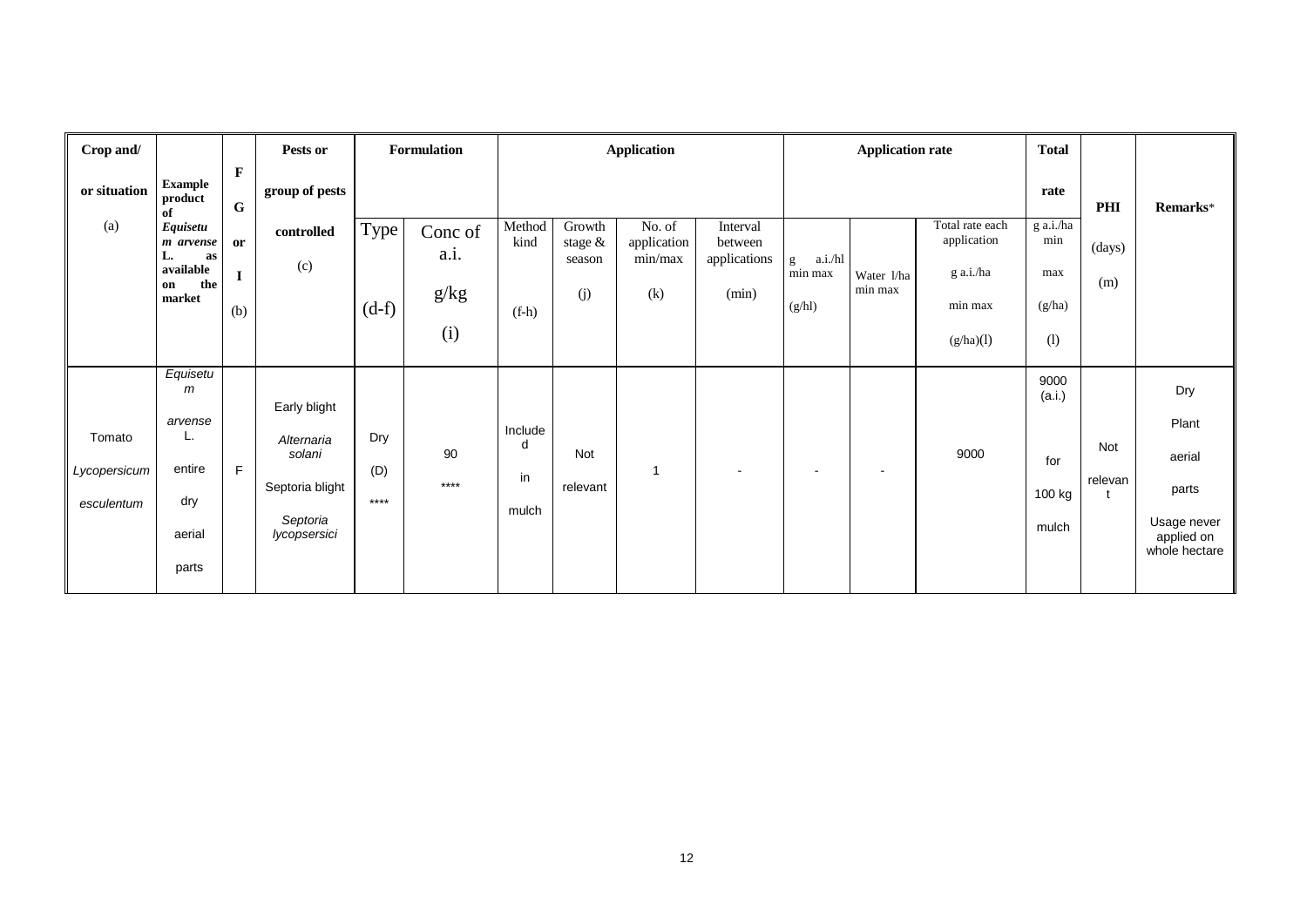| Crop and/    |                                   |                            | Pests or                    |                 | <b>Formulation</b> | <b>Application</b> |                                |                                  |                                     |                         | <b>Application rate</b> |                                | <b>Total</b>       |        |                                         |
|--------------|-----------------------------------|----------------------------|-----------------------------|-----------------|--------------------|--------------------|--------------------------------|----------------------------------|-------------------------------------|-------------------------|-------------------------|--------------------------------|--------------------|--------|-----------------------------------------|
| or situation | <b>Example</b><br>product<br>of   | $\mathbf F$<br>$\mathbf G$ | group of pests              |                 |                    |                    |                                |                                  |                                     |                         |                         |                                | rate               | PHI    | Remarks*                                |
| (a)          | Equisetu<br>m arvense<br>L.<br>as | or                         | controlled<br>(c)           | Type            | Conc of<br>a.i.    | Method<br>kind     | Growth<br>stage $\&$<br>season | No. of<br>application<br>min/max | Interval<br>between<br>applications | a.i./hl<br>$\mathbf{g}$ |                         | Total rate each<br>application | $g$ a.i./ha<br>min | (days) |                                         |
|              | available<br>the<br>on<br>market  | $\mathbf I$<br>(b)         |                             | $(d-f)$         | g/kg               | $(f-h)$            | (j)                            | (k)                              | (min)                               | min max<br>(g/hl)       | Water 1/ha<br>min max   | g a.i./ha<br>min max           | max<br>(g/ha)      | (m)    |                                         |
|              |                                   |                            |                             |                 | (i)                |                    |                                |                                  |                                     |                         |                         | (g/ha)(l)                      | (1)                |        |                                         |
|              |                                   |                            | Grey mould :                |                 |                    |                    | Growth<br>restart till         |                                  |                                     |                         |                         |                                |                    |        |                                         |
|              | Equisetu<br>m                     |                            | Botrytis cinerea<br>Powdery | Water<br>solubl |                    |                    | end of<br>fructificati<br>on   |                                  |                                     |                         |                         |                                |                    |        | plant                                   |
| Strawberry   | arvense                           |                            | Mildew                      | $\mathbf{e}$    |                    | foliar             |                                |                                  |                                     |                         |                         |                                | 2700               |        | homogenate<br>extracted with            |
| Fragaria x   | L.                                | F                          | Podosphaera<br>aphanis      | liquid          | 2,25               | applicat<br>ion    | Early<br>spring                | $\overline{4}$                   | 5                                   |                         |                         |                                | to                 |        | hot water and<br>filtered to be<br>used |
| Ananassa     | entire                            | &                          | Red core:                   | Disper<br>sible | g/kg               | sprayin            | till end of                    | to                               | to                                  | 225                     | 300                     | 675                            | 5400               | none   | 24 h after                              |
| Raspberry    | dry                               | G                          | Phytophthora                | Conce           |                    | g                  | summer                         | 8                                | 14                                  |                         |                         |                                |                    |        | preparation                             |
| Rubus idaeus | aerial                            |                            | fragariae                   | ntrate          |                    | $***$              | Stage                          |                                  |                                     |                         |                         |                                |                    |        | (see Appendix<br>I)                     |
|              | parts                             |                            | Other fungi like:           | $(DC)$ **       |                    |                    | BBCH <sub>1</sub>              |                                  |                                     |                         |                         |                                |                    |        |                                         |
|              |                                   |                            | Colletotrichum<br>acutatum  |                 |                    |                    | TO                             |                                  |                                     |                         |                         |                                |                    |        |                                         |
|              |                                   |                            |                             |                 |                    |                    | BBCH 89                        |                                  |                                     |                         |                         |                                |                    |        |                                         |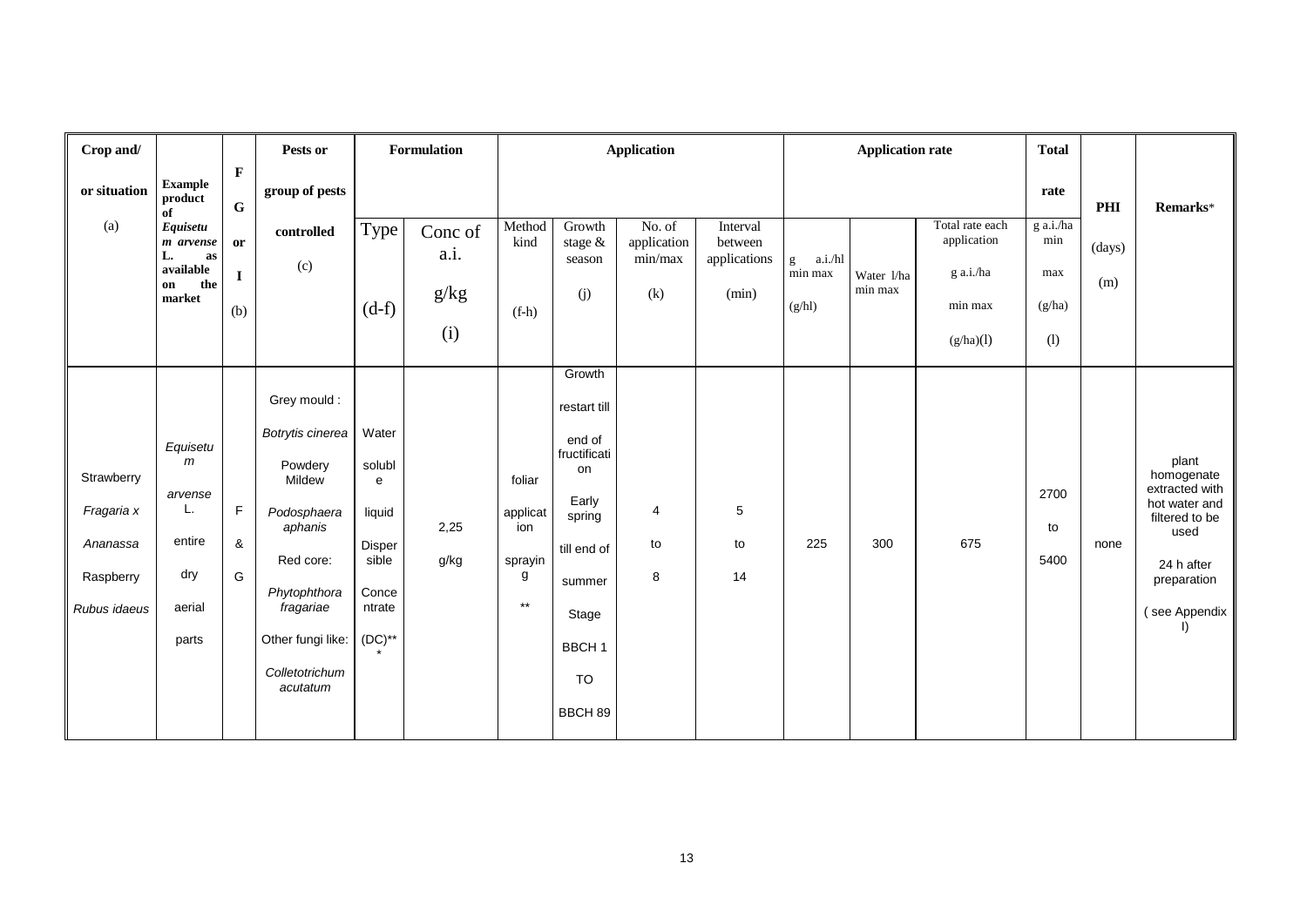| Crop and/    |                                          |                              | Pests or                  |                 | <b>Formulation</b> |                 |                      | <b>Application</b>    |                       |                         | <b>Application rate</b> |                                | <b>Total</b>     |        |                                 |
|--------------|------------------------------------------|------------------------------|---------------------------|-----------------|--------------------|-----------------|----------------------|-----------------------|-----------------------|-------------------------|-------------------------|--------------------------------|------------------|--------|---------------------------------|
| or situation | <b>Example</b><br>$\bold{product}$<br>of | $\mathbf{F}$<br>$\mathbf{G}$ | group of pests            |                 |                    |                 |                      |                       |                       |                         |                         |                                | rate             | PHI    | Remarks*                        |
| (a)          | Equisetu<br><i>m</i> arvense<br>L.<br>as | or                           | controlled                | Type            | Conc of<br>a.i.    | Method<br>kind  | Growth<br>stage $\&$ | No. of<br>application | Interval<br>between   |                         |                         | Total rate each<br>application | g a.i./ha<br>min | (days) |                                 |
|              | available<br>the<br>on                   | $\bf{I}$                     | (c)                       |                 | g/kg               |                 | season<br>(j)        | min/max<br>(k)        | applications<br>(min) | a.i./hl<br>g<br>min max | Water 1/ha<br>min max   | g a.i./ha                      | max              | (m)    |                                 |
|              | market                                   | (b)                          |                           | $(d-f)$         |                    | $(f-h)$         |                      |                       |                       | (g/hl)                  |                         | min max                        | (g/ha)           |        |                                 |
|              |                                          |                              |                           |                 | (i)                |                 |                      |                       |                       |                         |                         | (g/ha)(l)                      | (1)              |        |                                 |
|              |                                          |                              | Late blight:              | Water           |                    |                 |                      |                       |                       |                         |                         |                                |                  |        |                                 |
|              | Equisetu<br>m                            |                              | Phytophthora<br>infestans | solubl<br>e     |                    | foliar          |                      |                       |                       |                         |                         |                                |                  |        | plant<br>homogenate             |
| Potato       | arvense                                  |                              |                           |                 |                    |                 | Stage                |                       |                       |                         |                         |                                | 2700             |        | extracted with<br>hot water and |
|              | L.                                       | F                            | Early blight:             | liquid          | 2,25               | applicat<br>ion | BBCH <sub>1</sub>    | 4                     | 5                     |                         |                         |                                | to               |        | filtered to be<br>used          |
|              | entire                                   | &                            | Alternaria                | Disper          |                    |                 |                      | to                    | to                    | 225                     | 300                     | 675                            |                  | none   |                                 |
| Solanum      | dry                                      | G                            | Solani                    | sible           | g/kg               | sprayin<br>g    | until                | 8                     | 14                    |                         |                         |                                | 5400             |        | 24 h after                      |
| tuberosum    | aerial                                   |                              | Powdery<br>mildew:        | Conce<br>ntrate |                    | $***$           | BBCH <sub>9</sub>    |                       |                       |                         |                         |                                |                  |        | preparation<br>(see Appendix    |
|              | parts                                    |                              | Erysiphe<br>cichoracearum | $(DC)$ **       |                    |                 |                      |                       |                       |                         |                         |                                |                  |        | $\vert$                         |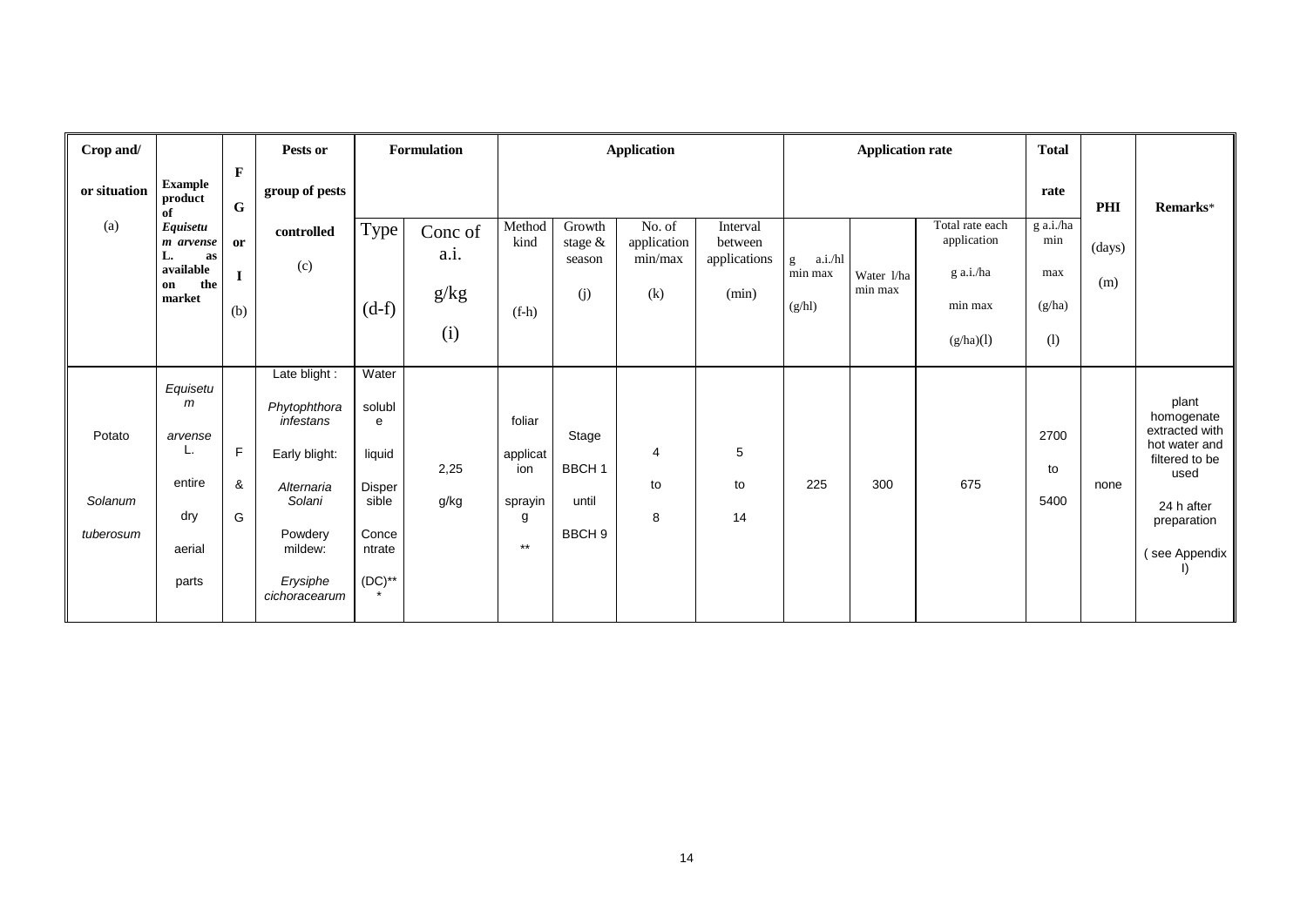| Crop and/                                           |                                          |                             | Pests or                                                         |            | Formulation |                | <b>Application</b>   |                       |                     |                               | <b>Application rate</b> | <b>Total</b>                   |                       |               |                                                     |
|-----------------------------------------------------|------------------------------------------|-----------------------------|------------------------------------------------------------------|------------|-------------|----------------|----------------------|-----------------------|---------------------|-------------------------------|-------------------------|--------------------------------|-----------------------|---------------|-----------------------------------------------------|
| or situation                                        | <b>Example</b><br>product<br>of          | $\mathbf{F}$<br>$\mathbf G$ | group of pests                                                   |            |             |                |                      |                       |                     |                               |                         |                                | rate                  | PHI           | Remarks*                                            |
| (a)                                                 | Equisetu<br>m arvense                    | or                          | controlled                                                       | Type       | Conc of     | Method<br>kind | Growth<br>stage $\&$ | No. of<br>application | Interval<br>between |                               |                         | Total rate each<br>application | $g$ a.i./ $ha$<br>min | (days)        |                                                     |
|                                                     | L.<br>as<br>available                    | $\mathbf I$                 | (c)                                                              |            | a.i.        |                | season               | min/max               | applications        | a.i./hl<br>g<br>$\min$ $\max$ | Water 1/ha              | g a.i./ha                      | max                   | (m)           |                                                     |
|                                                     | the<br>on<br>market                      | (b)                         |                                                                  | $(d-f)$    | g/kg        | $(f-h)$        | (j)                  | (k)                   | (min)               | (g/hl)                        | min max                 | min max                        | (g/ha)                |               |                                                     |
|                                                     |                                          |                             |                                                                  |            | (i)         |                |                      |                       |                     |                               |                         | (g/ha)(l)                      | (1)                   |               |                                                     |
|                                                     |                                          |                             | Ornamental                                                       |            |             |                |                      |                       |                     |                               |                         |                                |                       |               |                                                     |
| Ornamental<br>trees uses<br>of which<br>Prunus spp. | Equisetu<br>m<br>arvense<br>L.<br>entire | F/G                         | Cryptogrammic<br>diseases<br>Rose Black<br>spot<br>Marsonia spp. | Dry<br>(D) | 90          | Include<br>d   | Not                  | $\mathbf{1}$          |                     | $\blacksquare$                |                         | 9000                           | 9000<br>(a.i.)<br>for | Not           | Dry<br>Plant<br>aerial                              |
| Roses                                               | dry<br>aerial                            |                             | Rose rust<br>Phragmidium<br>mucronatum                           | $****$     | $****$      | in<br>mulch    | relevant             |                       |                     |                               |                         |                                | 100 kg<br>mulch       | relevan<br>Ť. | parts<br>Usage never<br>applied on<br>whole hectare |
| Rosa spp                                            | parts                                    |                             | Leaf curl<br>diseases,<br>Monilioses,<br>Oidium and<br>Mildew    |            |             |                |                      |                       |                     |                               |                         |                                |                       |               |                                                     |

**\*\* The product cannot be applied in case of hot temperature. It is used in case of rainy period**

**\*\*\* The product is a plant homogenate extracted with hot water and filtered (decoction)**

**\*\*\*\*The product is mixed/included in mulch**